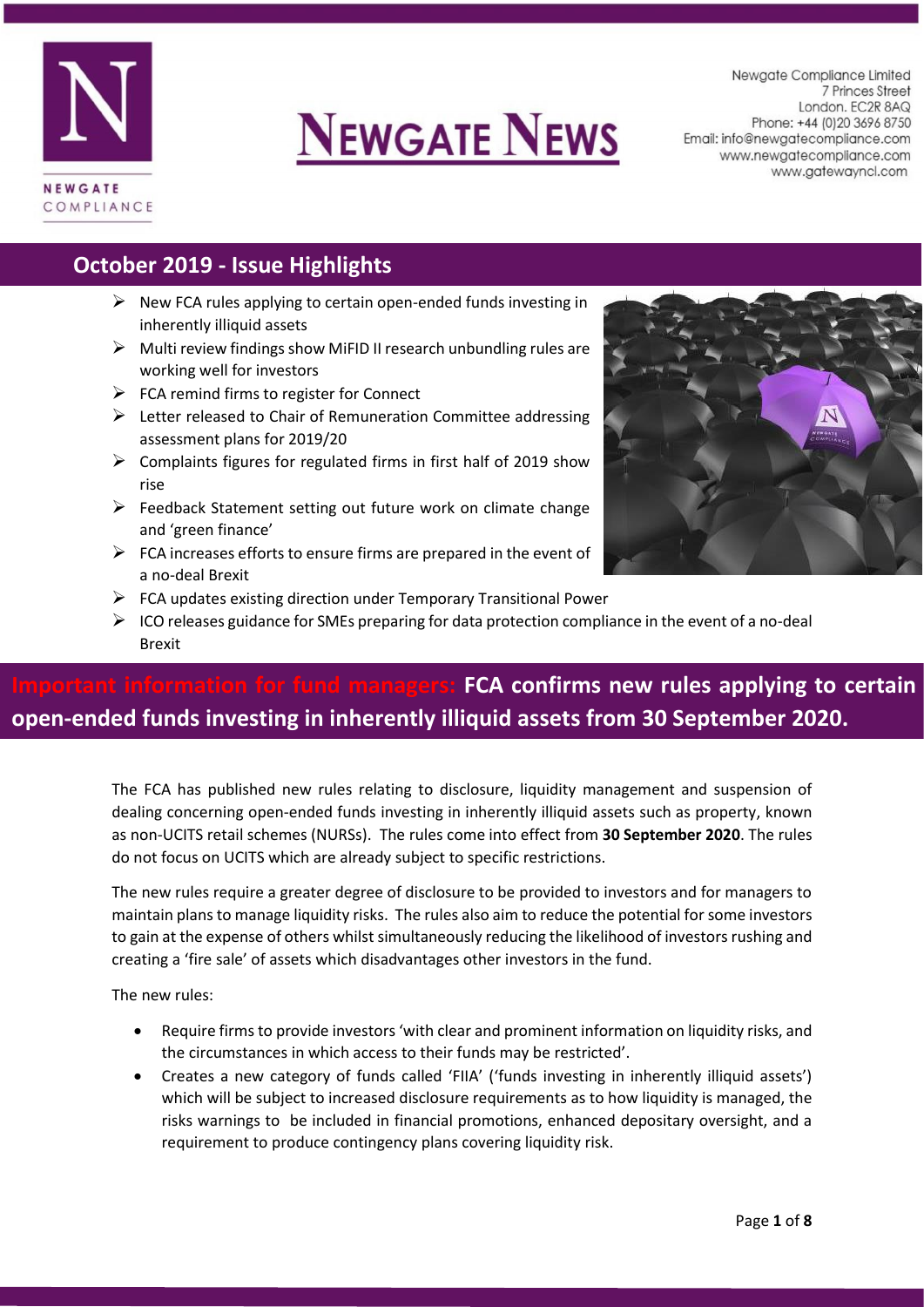



• Requires NURSs investing in inherently illiquid assets to suspend dealing where the independent valuer determines the value of more than 20% of the fund's assets is materially uncertain. Fund managers will be allowed to continue to deal where they have agreed with the fund's depositary that is it in the investor's best interests to continue.

[https://www.fca.org.uk/news/press-releases/fca-confirms-new-rules-certain-open-ended-funds](https://www.fca.org.uk/news/press-releases/fca-confirms-new-rules-certain-open-ended-funds-investing-inherently-illiquid-assets)[investing-inherently-illiquid-assets](https://www.fca.org.uk/news/press-releases/fca-confirms-new-rules-certain-open-ended-funds-investing-inherently-illiquid-assets)

**Impact for firms: If you are the investment manager of NURs, please review the guidance above and amend your disclosure, financial promotions and liquidity management policies and procedures accordingly.** 

## **II firms: Multi review findings published by the FCA find the MiFID II research unbundling rules are working well for investors.**

The findings published by the FCA indicate the Markets in Financial Instruments Directive's (MiFID II) research unbundling rules have improved asset managers' accountability regarding costs, resulting in millions of pounds worth of savings for investors. According to the FCA, a key principle of the MiFID II unbundling reforms is 'to ensure that portfolio managers act as good agents in the best interests of their clients and that their investment decisions are not unduly influenced by third parties'. The review found that the majority of asset manager have chosen, following MiFID II, to use their own revenue to pay for research instead of using funds from clients. Accountability of firms has also improved as well as scrutiny of both research and execution costs. This includes where firms have chosen to charge research costs to clients. The FCA propose that investors in UK-managed equity portfolios have seen a saving of around £70m in the first half of 2018.

The review also found the following:

- Budgets set by firms for research spending have fallen on average by 20%-30% since the introduction of the reforms
- Despite these reductions most asset managers said they are still getting the research they need
- The research coverage of small and medium enterprises (SMEs) listed in the UK hasn't seen a material reduction
- The pricing for research is still evolving post reforms with brokers and independent providers offering wide price ranges.

The FCA states that it will continue to monitor both competition impact and research coverage of SMEs following MiFID II.

[https://www.fca.org.uk/news/press-releases/fca-finds-mifid-ii-research-unbundling-rules-working](https://www.fca.org.uk/news/press-releases/fca-finds-mifid-ii-research-unbundling-rules-working-well-investors)[well-investors](https://www.fca.org.uk/news/press-releases/fca-finds-mifid-ii-research-unbundling-rules-working-well-investors)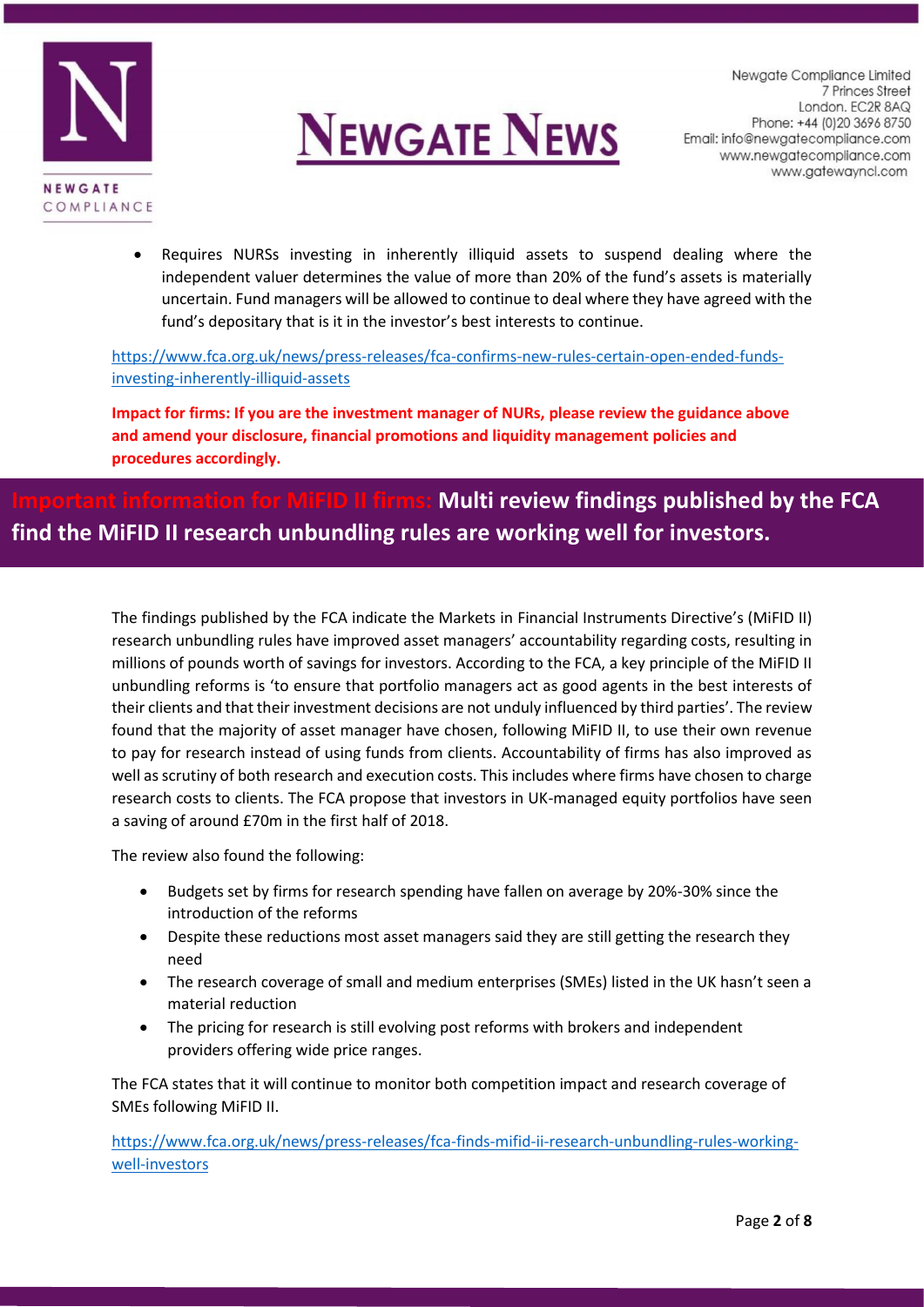



### **IDE All firms: FCA reminds firms they need to register for Connect to update firm details by January 2020.**

Firms must register for the FCA's online platform [Connect](https://connect.fca.org.uk/firms/AuPo_SiteLogin?startURL=%2Ffirms%2Faupo_apapplicationformapage) in order to send the FCA their firm details by **January 2020** as part of the FCA's mandatory annual update.

The FCA will be contacting firms that aren't currently Connect users to encourage them to sign up **as soon as possible**.

<https://www.fca.org.uk/news/news-stories/firms-need-register-connect-update-their-firm-details>

#### **IFCA releases letter to Chair of Remuneration Committee addressing assessment plans for 2019/20.**

On 19<sup>th</sup> August, the FCA released a letter addressed to the Chair of the Remuneration Committee within firms setting out the 2018/19 Remuneration Round's findings alongside the FCA's observations and how the regulator plans to assess firms throughout 2019/20.

The letter highlights culture and governance as a key cross sector priority in the 2019/20 Business Plan. The following topics are addressed were also addressed in the letter:

- **Accountability** 
	- o The letter addresses the recipient's status as SMF12, the prescribed responsibility for remuneration, and their role to oversee the development and implementation of their firm's remuneration policies and practices.
	- $\circ$  Firms should consider how policies and practices reinforce the values, ethics and culture of their firm whilst promoting the right kind of behaviour for employees.
- Ex-post risk adjustments
	- $\circ$  The FCA is aware that some firms are struggling to provide appropriate justifications on the level of adjustments.
	- o Firms should make their judgements with consistency and justify why any differences exist between incidents or the individuals concerned.
- Diversity and inclusion
	- o The FCA sees diversity and inclusion as important tools to mitigate the risk of 'groupthink' by helping firms to make better long-term decisions.
	- $\circ$  Firms need to make improvements based on 'diversity in its broadest form' tackling issues such as ethnicity, disability and social mobility.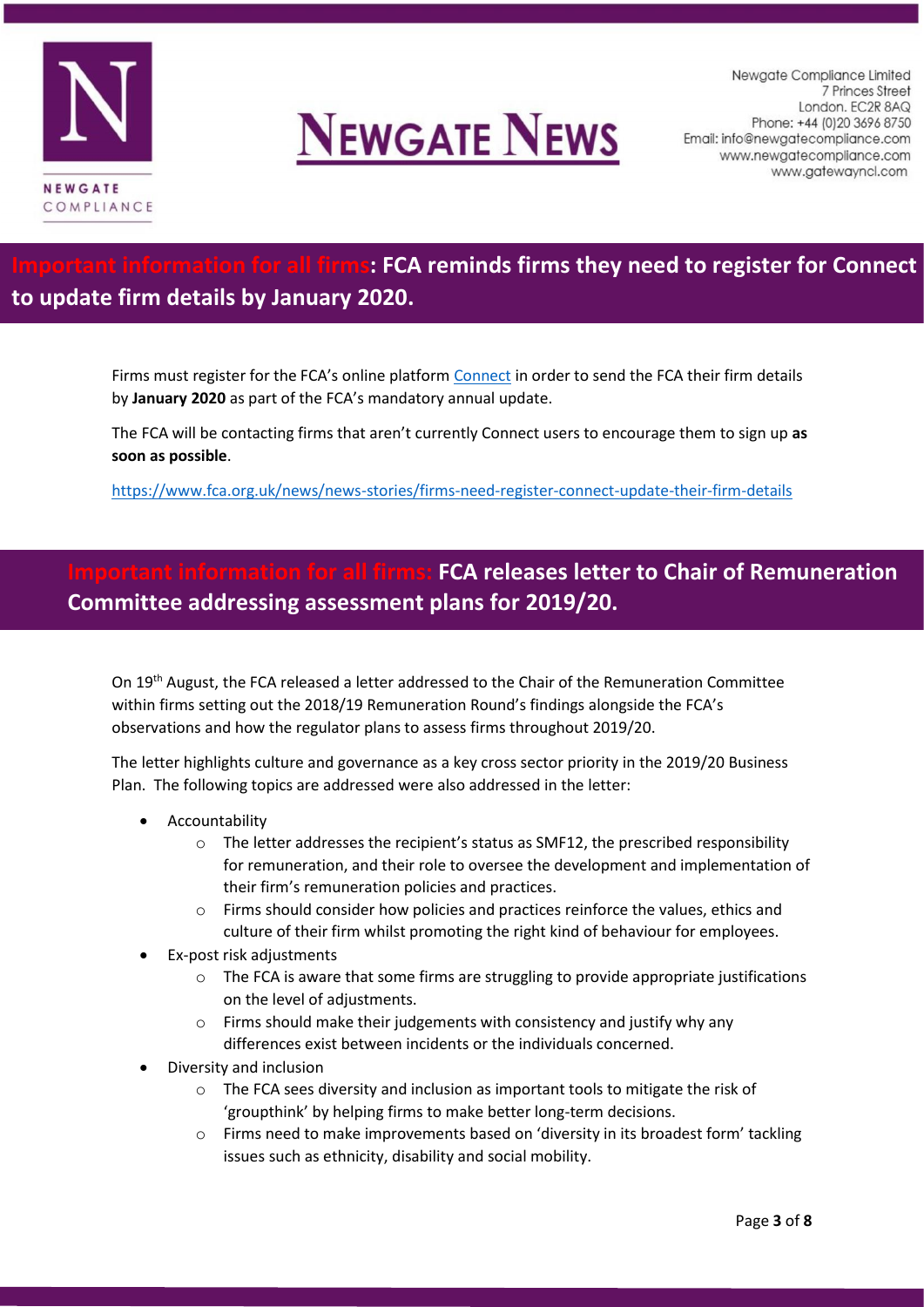



- Remuneration Policy Statement
	- o FCA will continue to coordinate their annual review with the PRA.
	- o Firms are asked to submit the following:
		- a short summary of the key points in the RPS with cross-references to the full RPS, including the key changes made last year; and
		- an explanation of how the recipient has assured their self that their firm's overall remuneration policies drive behaviour that reduces potential harm.

The letter focuses on transforming culture and references the FCA's Discussion Paper on Transforming Culture in Financial Services and the Transforming Culture Conference held in March 2018.

A copy of the letter is available [here.](https://www.fca.org.uk/publication/correspondence/2019-letter-remco-chairs-our-approach.pdf) The FCA welcomes feedback– [transformingculture@fca.org.uk](mailto:transformingculture@fca.org.uk)

<https://www.fca.org.uk/firms/culture-and-governance/recognition-and-incentives>

**IMPACT FOR FIRMS – review your remuneration policies and procedures to ensure they comply with the FCA's expectations and guidance above.** 

# **Feedback Statement setting out future work on climate change and 'green finance'.**

On 16<sup>th</sup> October, the FCA released a Feedback Statement setting out its proposals to improve the disclosures relating to climate change which are made by issuers, and also to improve the information available to consumers regarding 'green' financial products and services.

'Green finance' generally refers to the process of taking due account of environmental**,** social and governance considerations when making investment decisions, leading to increased investment in longer-term and sustainable activities.

The Statement identifies several priorities including improving issuer's climate change disclosures, regulated firms' integration of climate change risk and opportunities into their decision-making, and consumers ability to access green financial products and services.

The FCA sets out the following key actions:

- To consult on new rules to improve climate-related disclosures by certain firms and to clarify the existing obligations.
- To finalise the rule changes requiring the Independent Governance Committees (ICGs) to oversee and report on firms' environmental, social and governance (ESG) and stewardship policies, and the separate rule changes to facilitate investment in patient capital opportunities.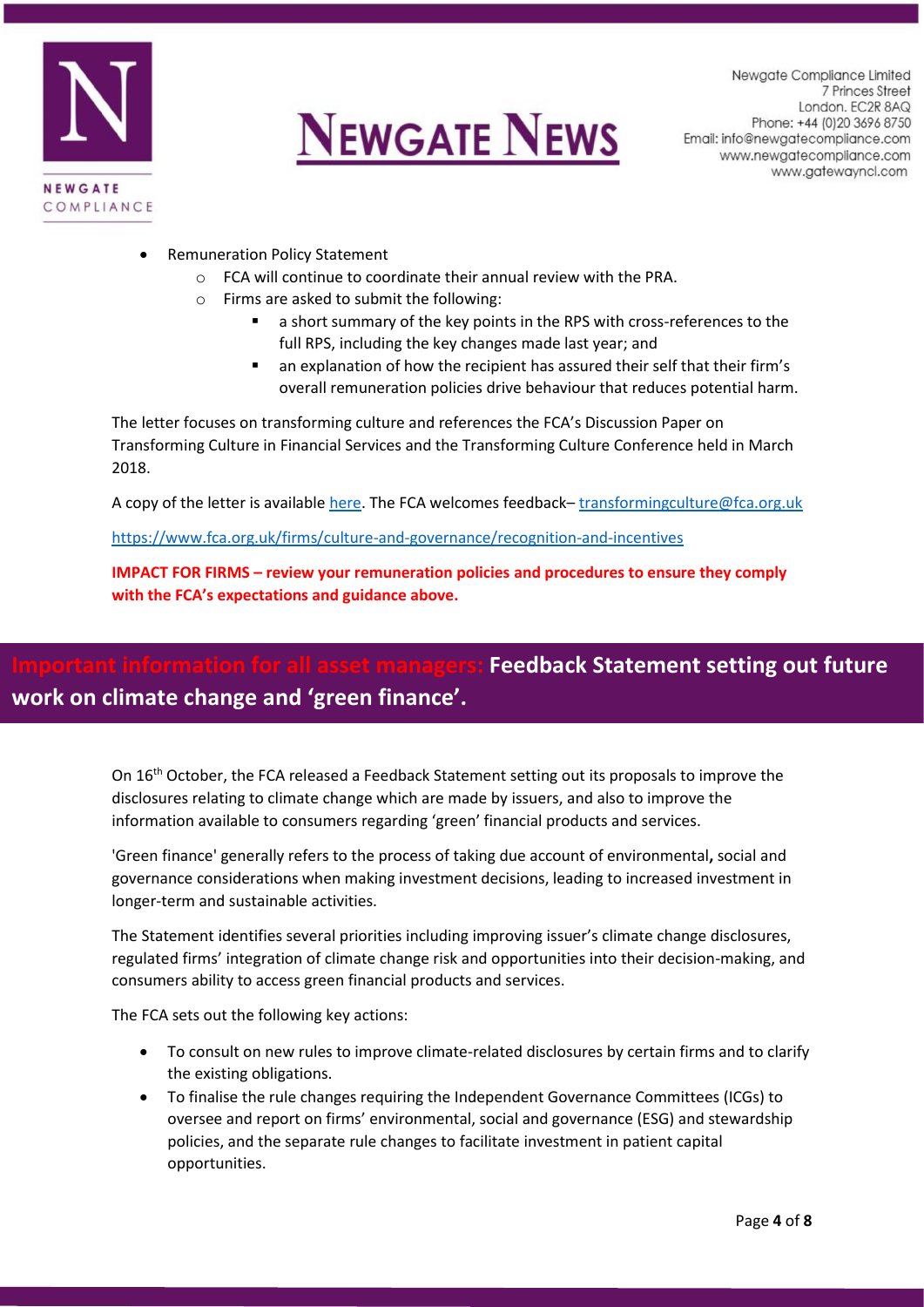



- To publish a feedback statement in response to a joint Discussion paper on Stewardship with the Financial Reporting Council which plans to set out actions needed to address the most significant barriers to effective stewardship.
- To clarify their expectations around consumer access to green financial and services and to take appropriate action to ensure that consumers are not misled.

[https://www.fca.org.uk/news/press-releases/fca-today-announces-future-work-climate-change](https://www.fca.org.uk/news/press-releases/fca-today-announces-future-work-climate-change-and-green-finance)[and-green-finance](https://www.fca.org.uk/news/press-releases/fca-today-announces-future-work-climate-change-and-green-finance)

# **IF for all firms: Complaints figures for regulated firms in the first half of 2019 reach 4.29 million.**

The complaints figures for regulated firms in the first half ("H1") of 2019 show an increase in complaints from the second half ("H2") of 2018. In H2 2018, there were 3.91m complaints compared to 2019's 4.29m.

The increase was primarily driven by complaints regarding PPI, which rose 34% in H1 2019 compared to H2 2018. PPI continued to receive the most complaints; accounting for 49% of all complaints received during this period.

Current accounts are the second most complained about product (after PPI) comprising 14% of the complaints received, with credit cards in third place with 8% and motor and transport insurance coming in fourth with 6%.

<https://www.fca.org.uk/news/press-releases/fca-data-show-429m-complaints-first-half-2019>

## **Ination for all firms: FCA increases efforts to ensure firms are prepared for a no-deal Brexit.**

**The following articles deal with regulatory updates in relation to Brexit. These are potentially subject to change considering the Brexit extension to 31 January 2020.**

The FCA has announced that it is 'stepping up' its efforts to ensure that firms are getting ready for a no-deal scenario and know what they need to do in order to prepare.

The FCA is encouraging firms to review information on the [FCA's Brexit webpage](https://www.fca.org.uk/brexit) and have also set up a dedicated Brexit telephone line – 0800 048 4255.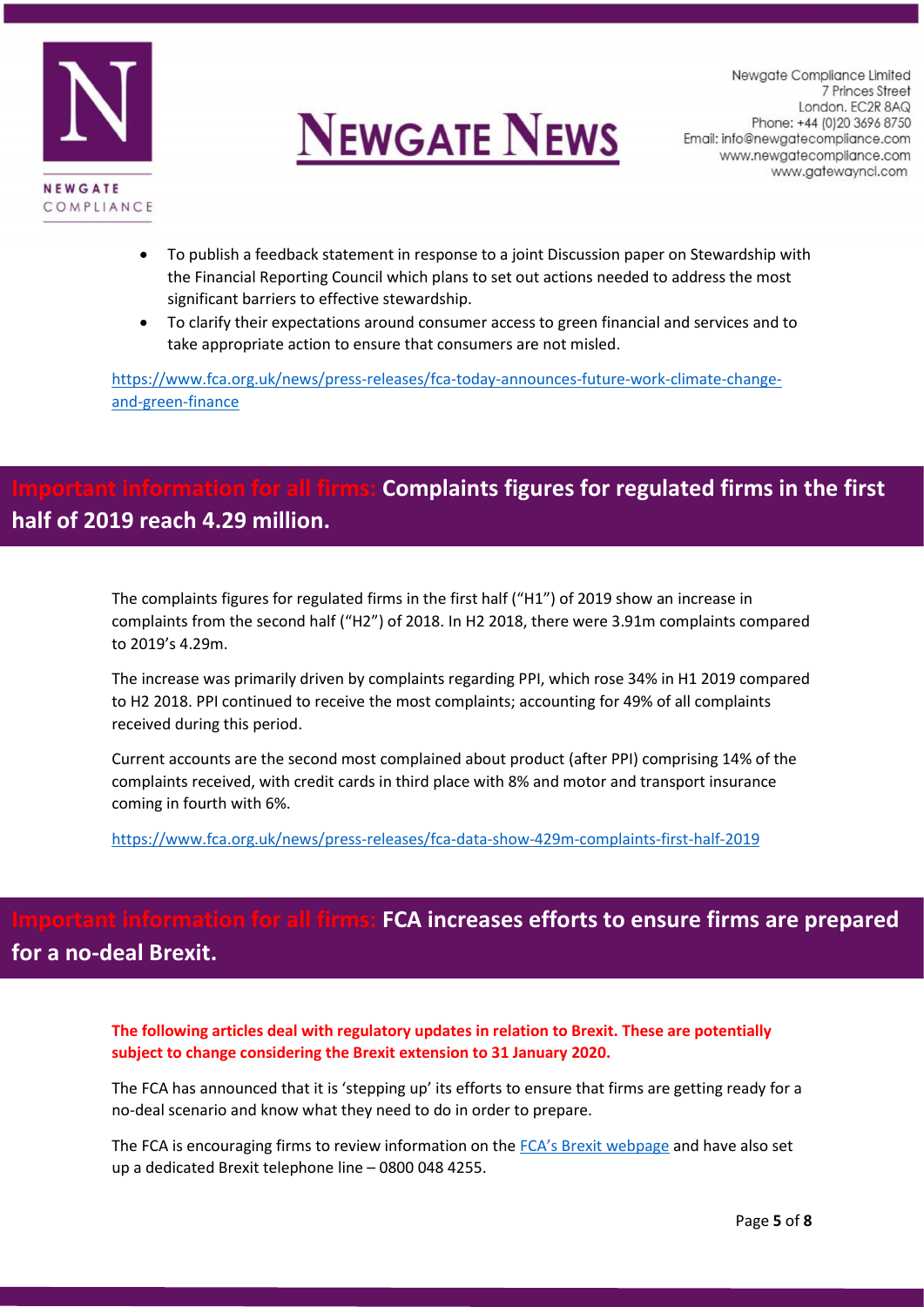



This is of relevance to:

- Firms which are a UK business but undertake business in the EEA
- Firms that passport into the UK but haven't notified the FCA for entry into the Temporary Permissions Regime (TPR)
- Firms who have consumers in the EEA
- Firms that transfer personal data from the EEA

The FCA implemented a variety of measures, such as the Temporary Transitional Powers and the Temporary Permissions Regime, which aim to minimise potential disruption caused by a no-deal Brexit.

Whether or not firms will need regulatory permissions to continue to do business in an EEA country will depend on a variety of factors including the activity they are carrying out; the relevant local laws; and the approach of the local authorities in the jurisdiction.

A [list](https://www.fca.org.uk/publication/information-sheets/eea-member-state-regimes_0.pdf) of transitional regimes and 'next steps' can be found on the FCA website.

The FCA also warns that firms should consider regulatory changes that could apply in the event of a no deal – one example of this is MiFID II transaction reporting which will change upon a no deal exit and the FCA expects firms to be ready to implement the necessary changes.

A no deal Brexit would also mean changes to the FCA Handbook, the Temporary Permissions Regime would come into effect and the FCA would find itself responsible for Credit Ratings Agencies and Trade Repositories as part of its scope.

The FCA expects firms to take note of these changes in advance and have preparations in place should they come to fruition.

[https://www.fca.org.uk/news/press-releases/fca-steps-efforts-ensure-firms-are-getting-ready-no](https://www.fca.org.uk/news/press-releases/fca-steps-efforts-ensure-firms-are-getting-ready-no-deal-brexit)[deal-brexit](https://www.fca.org.uk/news/press-releases/fca-steps-efforts-ensure-firms-are-getting-ready-no-deal-brexit)

### In for all firms: FCA releases update to the existing directions under **the Temporary Transitional Power.**

The Temporary Transitional Power (TTP) offers flexibility for the FCA in applying post-Brexit requirements which allows firms to transition to a new regulatory framework in the UK. These directions will only come into effect on exit day if the UK leaves the EU without an implementation period.

Firms do not generally need to prepare now to meet changes related to Brexit. However, in certain instances where the FCA considers it important for its objectives, such as key reporting obligations, it will expect firms to take reasonable steps to comply with post-exit obligations from exit day.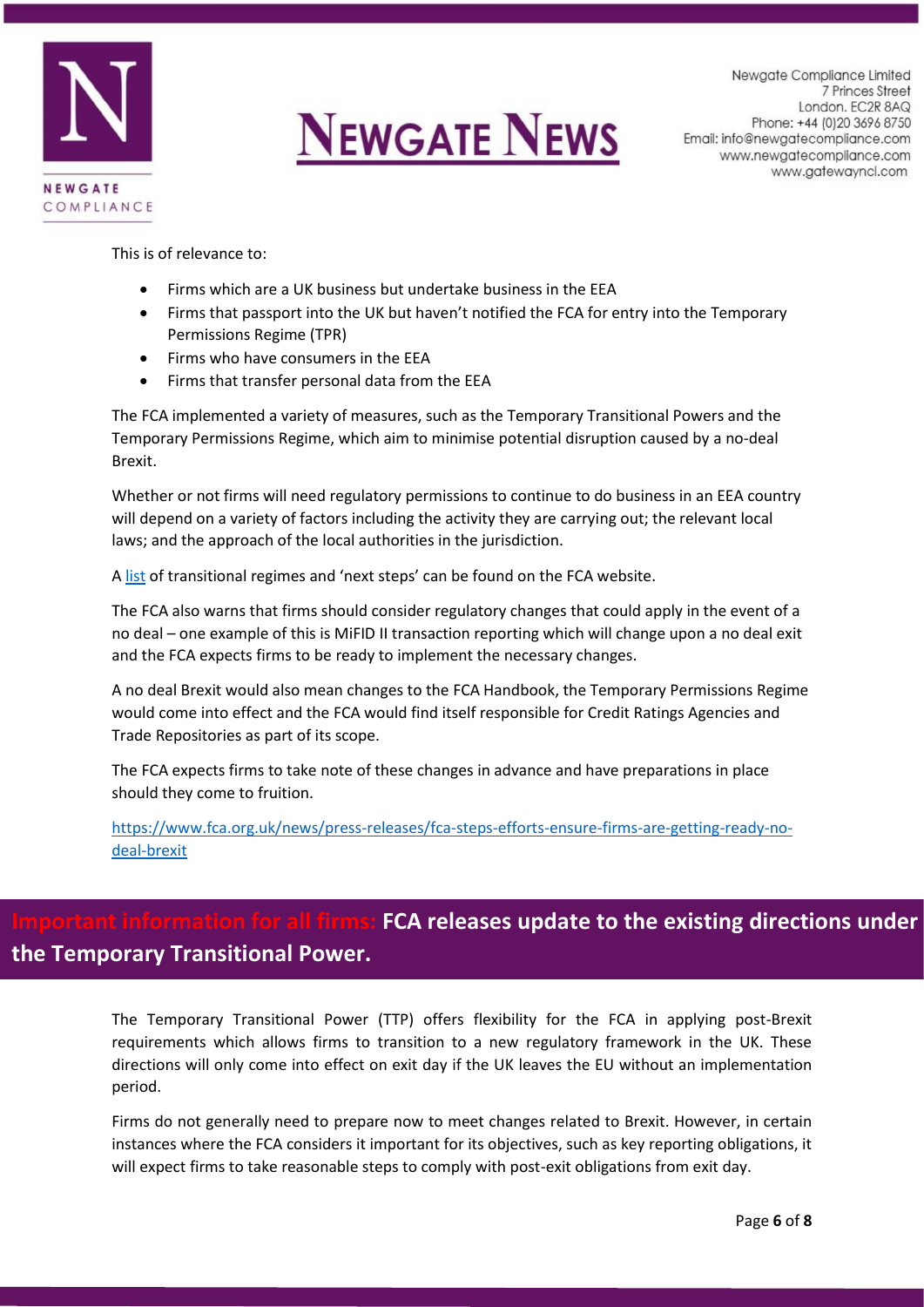

# **NEWGATE NEWS**

Newgate Compliance Limited 7 Princes Street London. EC2R 8AQ Phone: +44 (0) 20 3696 8750 Email: info@newgatecompliance.com www.newgatecompliance.com www.gatewayncl.com

The FCA's approach was set out in its [February statement.](https://www.fca.org.uk/news/statements/brexit-what-we-expect-firms-now)

The draft directions released in the FCA's September 2019 press release provides an update to the directions made on 28th March 2019 and updates were also made to the explanatory note it released providing guidance on the use of the TTP. The FCA states that it is releasing these draft directions to give firms time to consider the changes which may apply before they are finalised.

The FCA describes the main updates as relating to the following:

- Extending the proposed duration of the directions issued under the TTP from 30 June 2020 to 31 December 2020
- Updating the provisions relating to prudential requirements in our directions to reflect new HM Treasury legislation and FCA exit instruments published since 29 March 2019
- Revoking certain directions relating to payment services, provided by EEA credit institutions in the financial services contracts regime, as these are no longer needed because of legislative amendments made by the Government
- Applying a standstill direction to allow EEA Central Banks and the European Central Bank to continue to rely upon their status as exempt persons until 31 December 2020

Nausicaa Delfas, the Executive Director of International at the FCA, said: "There are specific areas where [the FCA] will not be granting transitional relief and, in these areas, we continue to expect firms and other regulated entities to take reasonable steps to comply with the changes to their regulatory obligations by exit day".

The FCA invites firms to contact them regarding the impact of the use of the TTP to make them aware of any specific changes firms may believe have not been fully accounted for.

[https://www.fca.org.uk/news/press-releases/updates-fcas-directions-under-temporary-transitional](https://www.fca.org.uk/news/press-releases/updates-fcas-directions-under-temporary-transitional-power)[power](https://www.fca.org.uk/news/press-releases/updates-fcas-directions-under-temporary-transitional-power)

# **ICO releases guidance resources to help SMEs prepare for data protection compliance after a possible no-deal Brexit.**

The ICO released guidance aimed at helping small to medium-sized UK businesses and organisations keep personal data moving across the EEA after Brexit.

#### If the UK makes a no-deal exit from the EU, most of the data protection rules affecting SMEs will stay the same.

The UK aims to maintain the high standards of the General Data Protection regulation ("GDPR") and there are plans for the government to incorporate GDPR into UK law post-Brexit.